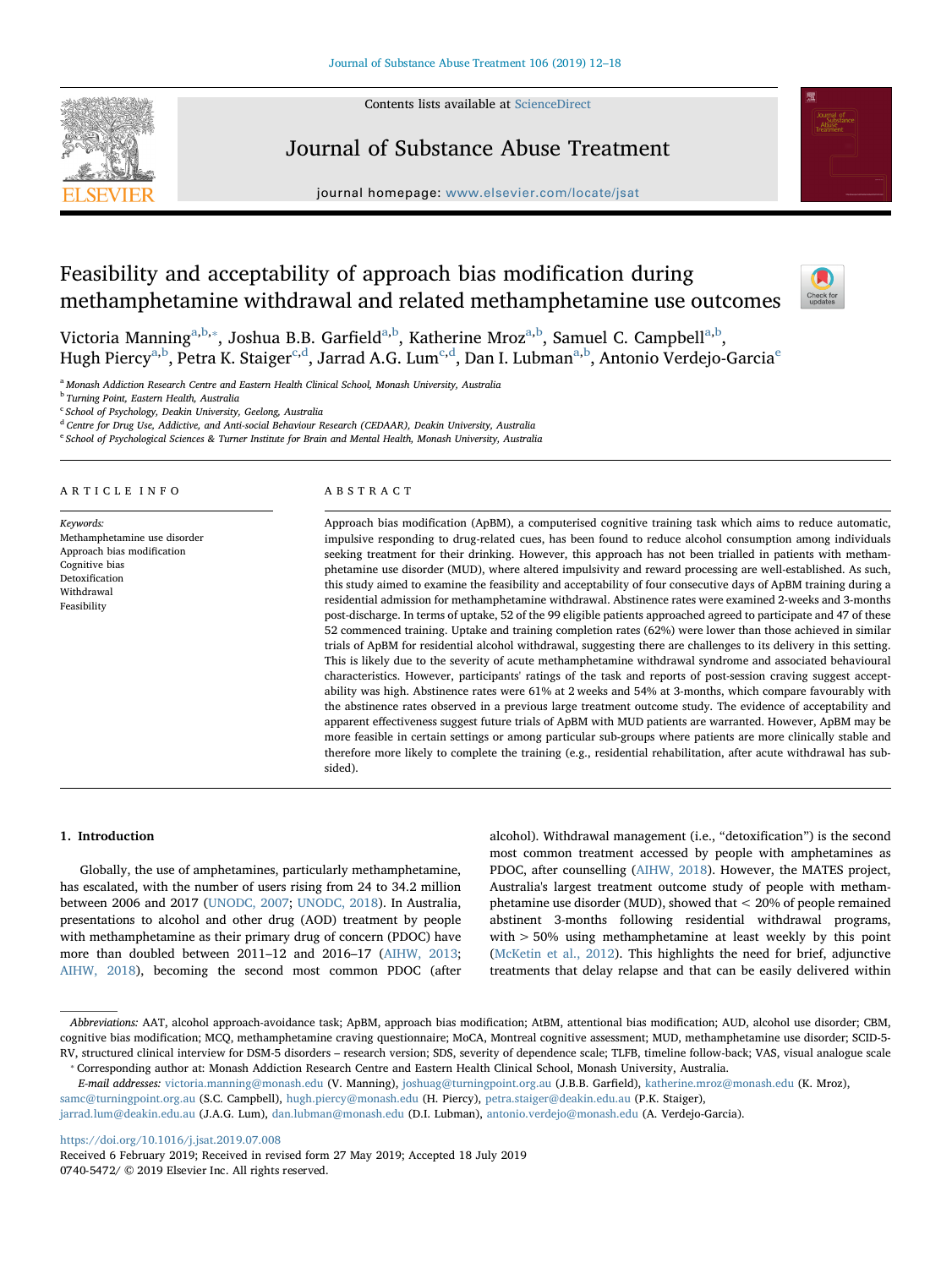#### these settings.

According to the dual process model, addiction arises from both an underactive 'top-down' executive control system and an overactive 'bottom-up' impulsive motivational system [\(Bechara, 2005\)](#page-6-5). Overactivity in the impulsive system arises as a result of numerous associative learning experiences, in which the rewarding effects of the drug are paired with various sensory cues, including environmental and social contexts. These drug-related associations become sensitised (i.e., very easily, rapidly and strongly activated), such that re-exposure to these cues (or even memory of them) elicits drug craving [\(Field & Cox,](#page-6-6) [2008\)](#page-6-6). These drug expectancies lead to cognitive biases, including attentional bias (the tendency for our attention to be selectively captured by drug-related cues) and approach bias (the automatic action tendency to approach drug-related cues due to their attributed motivational salience) ([Cox, Klinger, & Fadardi, 2015;](#page-6-7) [Wiers, Rinck, Dictus, & van](#page-6-8) [den Wildenberg, 2009\)](#page-6-8). Over time, with heavy ongoing substance use, an individual's behaviour becomes increasingly governed by these cognitive biases making relapse more likely when trying to abstain ([Field & Cox, 2008\)](#page-6-6). These cognitive biases become particularly influential on behaviour in the context of poor executive control (e.g., planning, decision-making and impulsivity), which is a common characteristic among people with MUD, alongside altered reward processing ([Potvin et al., 2018\)](#page-6-9). Research has shown that attentional and approach bias can be dampened through cognitive bias modification (CBM); computerised training programs that re-train cognitive biases, including approach bias modification (ApBM) and attentional bias modification (AtBM).

Several studies have shown that ApBM can reduce approach bias ([Wiers, Rinck, Kordts, Houben, & Strack, 2010\)](#page-6-10) and reduce relapse after treatment for people with alcohol use disorder (AUD) ([Eberl et al.,](#page-6-11) [2013;](#page-6-11) [Manning et al., 2016](#page-6-12); [Rinck, Wiers, Becker, & Lindenmeyer,](#page-6-13) [2018;](#page-6-13) [Wiers, Eberl, Rinck, Becker, & Lindenmeyer, 2011](#page-6-14)). In ApBM programs developed for AUD, participants repeatedly practice "avoiding" alcohol-related images displayed on a computer screen (using a joystick to "push" these images "away"). We recently conducted the first pilot study of ApBM for AUD patients undergoing residential withdrawal and found that delivering 4 sessions of ApBM in this context was both feasible and effective in reducing rates of relapse post-discharge ([Manning et al., 2016](#page-6-12)). ApBM has also been found to be superior in reducing drinking compared to AtBM, at one- and threemonth follow-up [\(Wiers et al., 2015](#page-6-15)). Furthermore, ApBM has shown promise in a number of tobacco smoking cessation trials [\(Kong et al.,](#page-6-16) [2015;](#page-6-16) Machulska, [Zlomuzica, Rinck, Assion, & Margraf, 2016](#page-6-17); [Weckler](#page-6-18) [et al., 2017\)](#page-6-18) and in a recent pilot randomised controlled trial (RCT) for cannabis use disorder [\(Sherman, Baker, Squeglia, & McRae-Clark,](#page-6-19) [2018\)](#page-6-19). While a recent small study found no evidence for the efficacy of AtBM in MUD patients undergoing residential rehabilitation ([Dean](#page-6-20) [et al., 2018\)](#page-6-20), to date, ApBM has not yet been examined in MUD populations. Given the costs of conducting RCTs, it is firstly important to establish whether ApBM is acceptable to patients with MUD (i.e., if exposure to methamphetamine images is well-tolerated or too distressing) and if ApBM is feasible in settings where it potentially may be applied, including residential withdrawal.

The aim of the present study was to examine the feasibility and acceptability of ApBM during residential withdrawal from methamphetamine. We predicted high rates of uptake and completion of training (demonstrating feasibility), low rates of withdrawal from the study and positive ratings of the ApBM task from participants (demonstrating acceptability). Rates of abstinence from methamphetamine at 2-week and 3-month follow-ups were also examined and compared to rates reported following residential withdrawal in the MATES study ([McKetin et al., 2012](#page-6-4)).

#### 2. Method

#### 2.1. Design, participants, and setting

This study was a single-group, open-label feasibility trial. Fortyseven patients from three inpatient withdrawal units in the Melbourne metropolitan area with moderate or severe MUD were recruited and commenced ApBM training. Treatment as usual at the recruitment sites primarily focused on medical management of acute withdrawal symptoms (e.g. with medications such as benzodiazepines) and participants typically also attended daily group therapy sessions addressing psychosocial issues (e.g. relapse prevention, life planning skills, art therapy, etc.). Planned treatment duration was typically 7 to 10 days, but due to unplanned early discharges by some participants, and longer treatment duration among other participants, actual duration of treatment among those who commenced training ranged from 3 to 15 days (mean =  $8.2$  days,  $SD = 2.9$  days). Participants were required to be proficient in English and able to provide a phone number to be contacted for follow-up. Exclusion criteria were neurological illness, intellectual disability, traumatic brain injury (with loss of consciousness of 30 min or more), or being too acutely unwell or unstable to participate. Clinicians at the recruitment sites screened participants for these exclusion criteria and referred those who were eligible to the research team.

#### 2.2. Measures

#### 2.2.1. Demographic characteristics and clinical history

A researcher-administered questionnaire recorded date of birth, identified gender, country of birth, Aboriginal or Torres Strait Islander status, education, relationship status, employment, housing, age of onset of methamphetamine use and methamphetamine-related problems, history of prior withdrawal treatment, other drugs of concern, family history of substance use disorder, and psychiatric diagnoses.

### 2.2.2. MUD diagnosis and severity

The Structured Clinical Interview for DSM-5 Disorders – Research Version (SCID-5-RV) ([First, Williams, Karg, & Spitzer, 2015\)](#page-6-21) substance use disorder module was used to confirm the presence of moderatesevere MUD severity (i.e. at least 4 criteria) and to quantify the number of MUD criteria participants met during the past year. The Severity of Dependence Scale (SDS) ([Gossop et al., 1995\)](#page-6-22) was also used to measure severity of psychological dependence on methamphetamine during the past year.

#### 2.2.3. Recent substance use

The timeline follow-back (TLFB) [\(Sobell & Sobell, 1996](#page-6-23)) method was used to assess the frequency and quantity of methamphetamine and other psychoactive substances consumed in the 30 days immediately preceding admission at the baseline interview; the 14 days following discharge at the 2-week follow-up; and the 30 days preceding the 3 month follow-up.

# 2.2.4. Cognitive impairment

The Montreal Cognitive Assessment (MoCA) [\(Nasreddine et al.,](#page-6-24) [2005\)](#page-6-24) was used to measure cognitive impairment. MoCA scores can range from 0 to 30, with scores below 26 indicating cognitive impairment.

# 2.2.5. Methamphetamine craving

The Methamphetamine Craving Questionnaire (MCQ) was used to assess cravings for methamphetamine. This is an adapted version of the Cocaine Craving Questionnaire ([Sussner et al., 2006\)](#page-6-25), created for this study, with the word "cocaine" replaced with "methamphetamine". Scores on the MCQ can range from 1 to 7, with higher scores indicating stronger craving. In addition, a single-item visual analogue scale (VAS)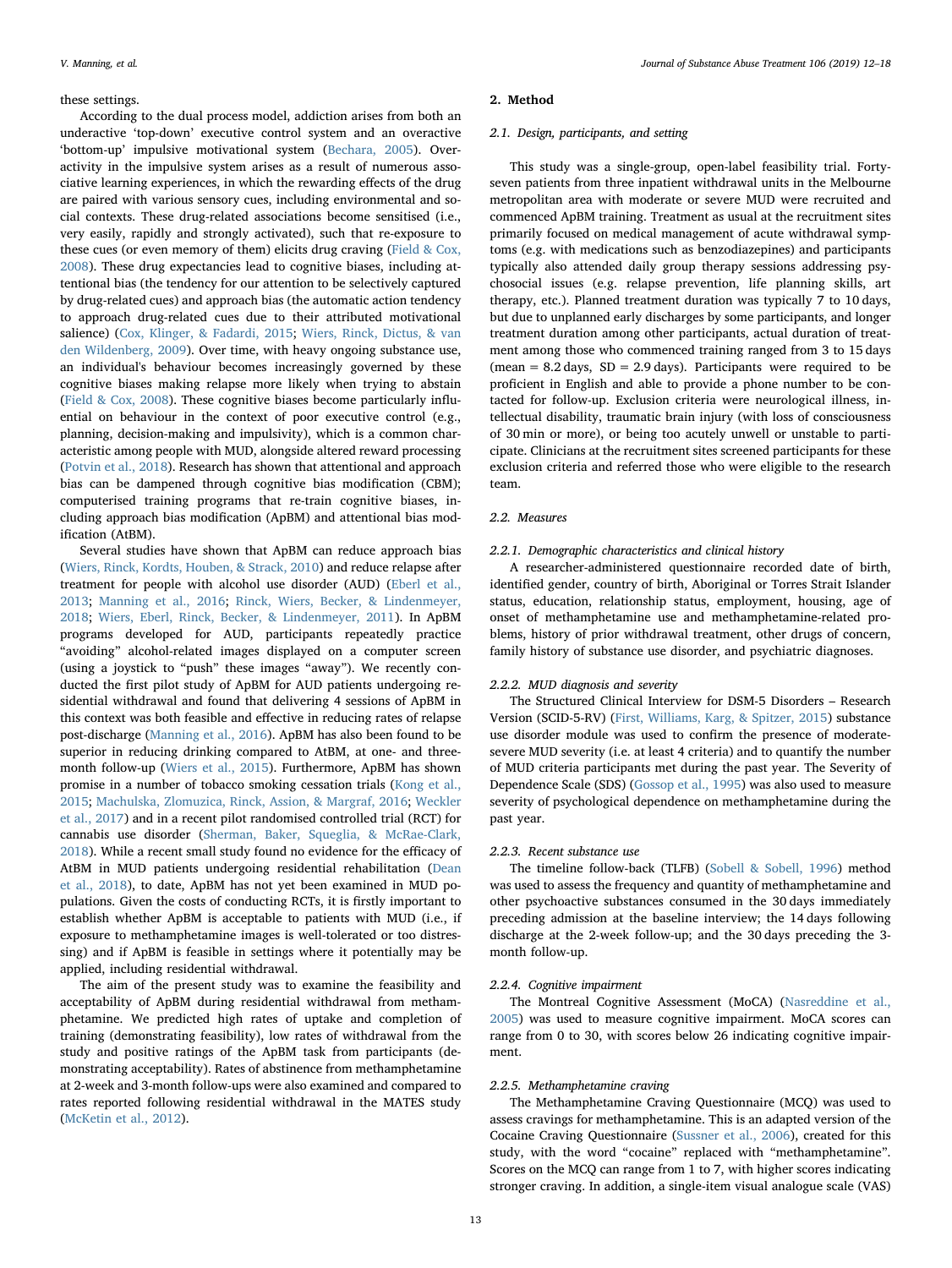for methamphetamine craving was administered before and after every ApBM session to monitor whether the sessions were triggering/inducing craving. Participants were asked to mark a line, which was anchored at the left and right ends with "not at all" and "extreme", respectively, to indicate the current strength of their methamphetamine cravings. Scores on this measure could range from 0 to 100, with higher scores indicating stronger craving.

# 2.2.6. Acceptability ratings

Following the final session of the intervention, participants completed a 3-item rating of their experience of ApBM assessing whether or not they believed that it had (i) improved their attention, (ii) reduced their craving for methamphetamine, and (iii) was interesting. Response options were "strongly agree", "agree", "unsure", "disagree", and "strongly disagree".

# 2.3. Intervention

For the ApBM we adapted the alcohol approach-avoidance task (AAT) [\(Wiers et al., 2010\)](#page-6-10), using methamphetamine-related imagery in place of alcohol imagery. Participants were instructed to attend to the orientation (landscape or portrait) of the frames of a series of digitallypresented images, and respond to the pictures, using a joystick. Participants were instructed to perform a push motion (i.e., arm extension) in response to landscape-oriented images (which always contained methamphetamine-related images, e.g., crystal and powder methamphetamine, paraphernalia such as glass pipes and syringes, images of people smoking glass pipes or injecting). This push motion progressively shrank the size of the image, to simulate the image "receding" into the "distance", thus creating the impression that the stimulus was being "avoided". Participants were instructed to perform a pulling motion on the joystick in response to portrait-oriented images (which always contained non-drug stimuli, which were images of fruit or vegetables), which progressively increased the image size simulating an "approach" effect. The task had 40 unique methamphetamine-related images and 40 unique fruit/vegetable images, each presented 3 times per session (i.e., 240 image presentations per session) in a random order, with a 500 millisecond inter-trial interval. Incorrect responses caused a large red cross to briefly appear on screen before the presentation was repeated. Each session began with 8 practice trials featuring empty 'frames' to remind participants of the task requirements. The AAT was presented to participants using E-Prime 2.0 software ([Psychology Software Tools, 2016\)](#page-6-26).

# 2.4. Procedure

Clinical staff at the recruitment sites notified researchers when potentially-eligible patients were admitted for methamphetamine withdrawal. Researchers approached patients no sooner than the third day of their admission to provide a verbal and written explanation of the study and asked them to sign a written consent form if they agreed to participate. Prior to the first training session, researchers administered the demographic and clinical questionnaire, TLFB, SCID-5-RV, and MoCA, and collected contact details for follow-ups. Participants selfadministered the MCQ and SDS prior to commencing the first session of ApBM.

The first session of ApBM commenced on the same day or the day after the baseline questionnaires. Sessions lasted around 15 min and were repeated once daily on the following 3 days (4 consecutive sessions in total). Due to the sites' schedule of activities (e.g. group therapy and psychoeducational sessions) that participants were expected to attend, sessions were scheduled to avoid disruption of or clashes with these activities, and thus could occur at any time of day, depending when was most convenient, but typically occurred between 10:00 AM and 7:00 PM. Immediately before and after each training session, participants completed the single-item VAS craving measure. After the

<span id="page-2-0"></span>

Fig. 1. Screening and recruitment flow diagram.

fourth training session they completed the MCQ and rated the acceptability of the training and were remunerated with a \$30 supermarket gift card. Due to the variation in participants' duration of residential treatment, the number of days between the last completed session of ABM and discharge ranged from 0 to 8 days (mean  $= 2.1$  days,  $SD = 1.9$ ) A researcher contacted participants to conduct telephone interviews assessing drug use outcomes 2-weeks and 3-months postdischarge. Participants were sent a \$10 gift card for each completed follow-up. This study was approved by the Eastern Health Human Research Ethics Committee (E03-2017) and St Vincent's Hospital Melbourne Human Research Ethics Committee (207/17).

# 3. Results

### 3.1. Uptake

Of the 99 patients eligible and available for recruitment, 52 (53%) provided consent to participate and 47 (47%) commenced training (see [Fig. 1](#page-2-0) for participant flow).

# 3.2. Participant characteristics

The demographic and clinical characteristics of the 47 participants who commenced ApBM training are shown in [Table 1.](#page-3-0) Nearly all participants were unemployed, and approximately one quarter were in unstable accommodation (i.e., homeless, boarding house, shelter or refuge). Approximately three-quarters reported having a current psychiatric diagnosis, with depression (57%), anxiety disorders (47%), post-traumatic stress disorder (17%), and psychotic disorders (13%) being the most common types of diagnoses. Nearly two-thirds had undergone previous episodes of detoxification for substance use (although not necessarily for methamphetamine).

More than half cited additional drugs of concern; including cannabis (30%), heroin/other opioids (26%), alcohol (17%), GHB (4%), and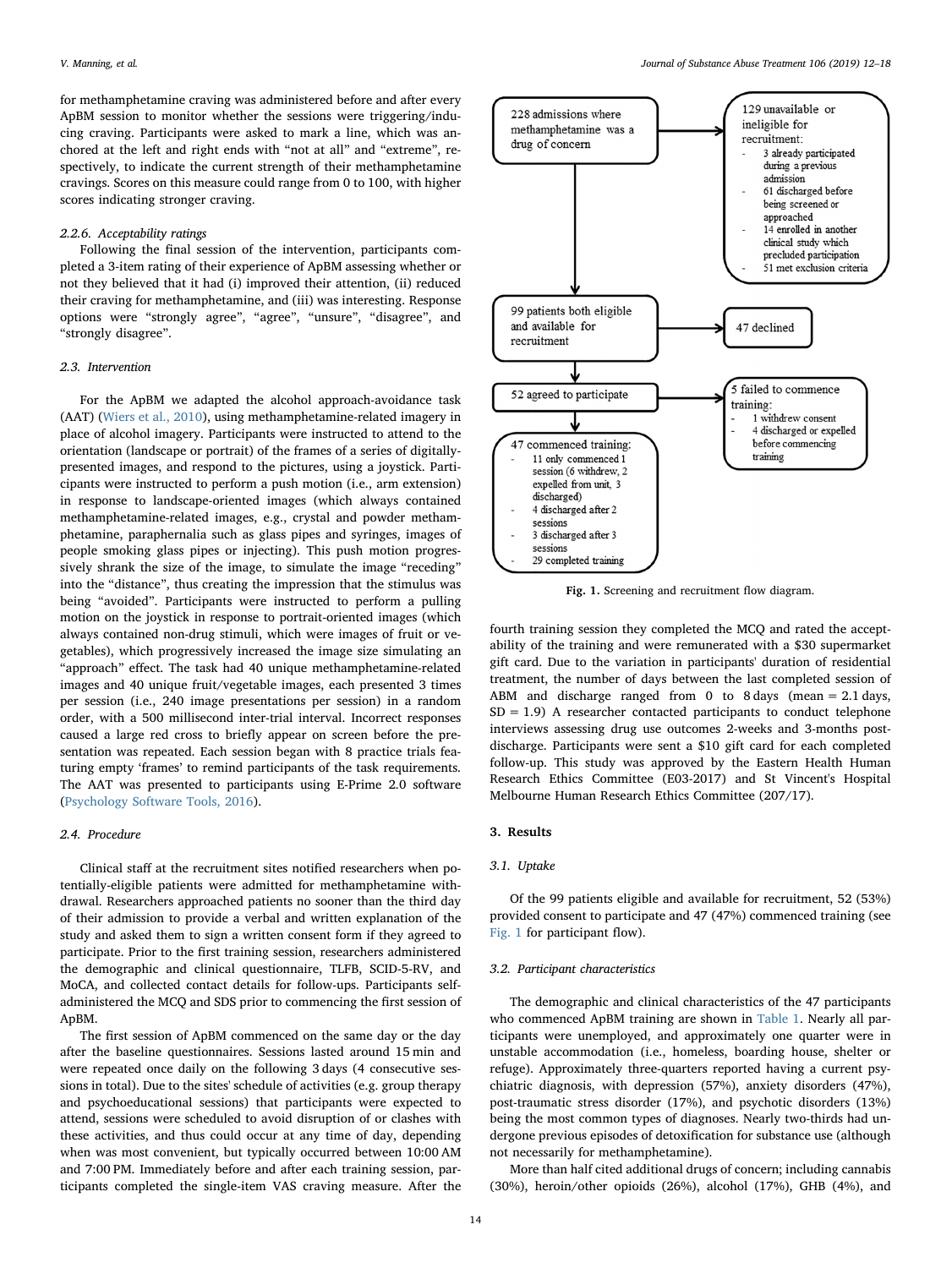#### <span id="page-3-0"></span>Table 1

Participants' characteristics.

|                                                                                            | M/n   | SD/%  | Range         |
|--------------------------------------------------------------------------------------------|-------|-------|---------------|
| Age (years)                                                                                | 34.67 | 7.35  | 23.60-50.06   |
| Gender (n/% female)                                                                        | 22    | 47    |               |
| Born in Australia (n/%)                                                                    | 43    | 91    |               |
| Aboriginal or Torres Strait Islander                                                       | 6     | 13    |               |
| Unemployed (n/%)                                                                           | 42    | 89    |               |
| Did not complete year 12 at school                                                         | 38    | 81    |               |
| No stable accommodation (n/%)                                                              | 12    | 26    |               |
| Any current psychiatric comorbidity <sup>a</sup> (n/%)                                     | 34    | 74    |               |
| Additional drugs of concern (n/%)                                                          | 26    | 55    |               |
| Current daily <sup>b</sup> tobacco smoker                                                  | 43    | 91    |               |
| Family history of SUD $(n/\%)^a$                                                           | 34    | 74    |               |
| Age of first use of any illicit or non-prescribed                                          | 19    | 6     | $10 - 40$     |
| amphetamine-type substance (M/SD)                                                          |       |       |               |
| Total days of methamphetamine use in the month<br>prior to admission (M/SD) <sup>a</sup>   | 21.04 | 8.92  | $3-30$        |
| Total estimated grams of methamphetamine used                                              | 11.37 | 12.90 | 1.00-60.00    |
| in the month prior to admission $(M/SD)^{a}$                                               |       |       |               |
| Mean grams of methamphetamine used per use<br>day in month prior to admission $(M/SD)^{c}$ | 0.53  | 0.48  | $0.06 - 2.00$ |
| SDS score                                                                                  | 10.00 | 2.97  | $3 - 15$      |
| SCID-5-RV number of MUD symptoms                                                           | 10.36 | 0.99  | $7 - 11$      |
| Any previous detoxification episodes                                                       | 25    | 62    |               |
| MoCA score <sup>c</sup>                                                                    | 25.18 | 3.84  | $10 - 30$     |

M: mean, MoCA: Montreal Cognitive Assessment, MUD: methamphetamine use disorder, SCID-5-RV: Structured Clinical Interview for DSM-5 Disorders (Research Version), SD: standard deviation, SDS: Severity of Dependence Scale, SUD: substance use disorder.

<span id="page-3-2"></span><sup>a</sup> Data missing for 1 participant, thus  $N = 46$  for these data.

<span id="page-3-3"></span><sup>b</sup> Reported using tobacco on the majority of the 30 days prior to admission.

<span id="page-3-4"></span> $\degree$  Data missing for 2 participants, thus N = 45 for these data.

cocaine (2%). Forty-two (89%) participants cited methamphetamine as their PDOC, while the remaining 5 participants all cited it as their second-most concerning substance. Among these 5 participants for whom methamphetamine was the second drug of concern, 2 cited opioids as their PDOC and 3 cited cannabis as their PDOC. SDS and SCID-5-RV scores and past-month methamphetamine use data shown in [Table 1](#page-3-0) suggest high severity of MUD, with all participants meeting the DSM-5 criterion for severe MUD (i.e.,  $\geq 6$  of the 11 possible symptoms) and 29 (62%) endorsing all 11 symptoms. Smoking and injecting were the only routes of administration reported for past-month use, with 56% reporting exclusively smoking, 31% exclusively injecting, and 13% both smoking and injecting. MoCA scores suggested a high rate of cognitive impairment, with half (49%) of participants scoring in the impaired range (i.e., 25 or less).

#### 3.3. Completion and withdrawal rates

Of the 47 participants who commenced training, 29 (62%) completed the 4-session protocol. Failure to complete all 4 sessions was due to early discharge from the withdrawal unit (15%), missing sessions due to being asleep, unwell, or uncooperative (6%), being expelled from the withdrawal unit due to possession of drugs (4%) or withdrawing consent (13%). Reasons for withdrawal were recorded by researchers and, of the 6 participants who withdrew, 4 (9% of the 47 participants who commenced training) reported that this was due to the task being triggering or distressing, while the other 2 participants cited stressors unrelated to study participation as the reason for withdrawal.

#### 3.4. Cravings

MCQ scores were generally low (session 1:  $N = 46$ , mean = 2.63,  $SD = 1.25$ ; session 4:  $N = 29$ , mean = 2.10,  $SD = 0.84$ ), but a pairedsamples t-test showed that the decline between these sessions in the 29 participants who completed the MCQ both pre and post-training was

<span id="page-3-1"></span>

Fig. 2. Mean ratings on the single-item visual analogue scale before and after each session. Error bars show 95% confidence interval of the means.

statistically significant (t(28) = 4.11,  $p < .001$ ). Mean ratings on the single-item craving VAS are shown in [Fig. 2.](#page-3-1) Linear mixed modelling showed that pre-training craving ratings diminished over sessions 1–4  $(p = .005, p = .001, and p < .001$  for contrasts comparing sessions 2, 3, and 4 to session 1, respectively). There was a significant increase in craving after session 1 ( $p < .001$ ), but tests of the interactions between the within-session increase in craving and the contrasts between session 1 and later sessions showed that the acute within-session increase in craving was significantly smaller in sessions  $3$  ( $p = .030$ ) and  $4$  $(p = .036)$  than in session 1. The within-session increases in cravings during sessions 3 and 4 were non-significant (both ps > .122).

# 3.5. Participants' task ratings

Ratings of the training tasks were collected from 36 participants (see [Fig. 3\)](#page-4-0). In terms of acceptability, 75% either 'agreed' or 'strongly agreed' that the task improved their attention and 78% 'agreed' or 'strongly agreed' that it was interesting. However, only around onethird (36%) felt it reduced their cravings for methamphetamine.

#### 3.6. Follow-up methamphetamine use

Of the 47 participants, 6 withdrew and 2 participants' follow-ups were not pursued due to uncooperative or threatening behaviour, and follow-ups were therefore pursued only for the remaining 39 participants, of whom 31 completed the 2-week follow-up (79% of those pursued, 66% of the total sample). Of these 31 participants, 19 (61%) reported no methamphetamine use during the 2-weeks since discharge. Of the 12 who did report using methamphetamine, half ( $n = 6$ ) used it on only 1 day in that 2-week period (mean = 2.7 days use). The mean total amount of methamphetamine used among these participants per using day was  $0.20 \text{ g (SD} = 0.10)$ .

Of the 39 participants pursued for 3-month follow-ups, 26 were successfully contacted, with time since discharge ranging from 90 to 156 days (mean = 98.7; median = 94.5) at the time of the follow-up. Fourteen participants (54%) reported abstaining from methamphetamine in the 30 days prior to the follow-up, although this estimate is limited by the low 3-month follow-up rate (follow-up only completed by 67% of the 39 pursued, or 55% of the total sample of 47). Of the 12 who reported using methamphetamine, mean days of use in the past 30 days was 12.1 days (median  $=$  5 days) and a paired-samples *t*-test showed that this was a significant reduction compared to their frequency of methamphetamine use in the 30 days prior to admission to the withdrawal unit (t(9) = 2.767,  $p = .022$ ). The mean total amount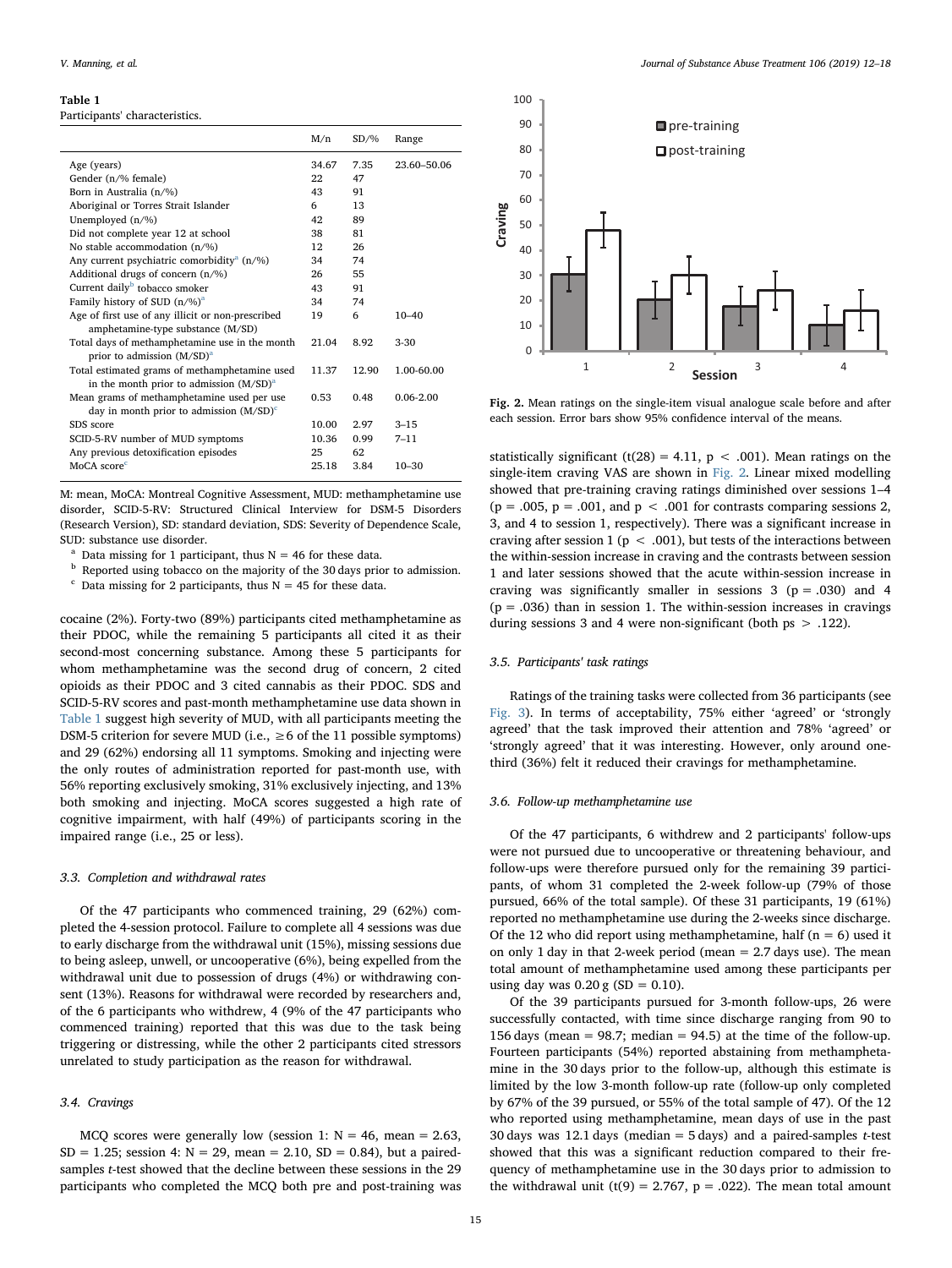<span id="page-4-0"></span>





Fig. 3. Proportion of participants endorsing each rating option for whether approach bias modification was interesting (top), improved attention (middle), and reduced craving (bottom).

of methamphetamine consumed over this 30-day period among those who used any was  $0.21$  g (SD = 0.30) per using day. Among those who used any methamphetamine at the 3 month follow-up, changes in mean grams used per using day (t(7) = 1.775,  $p = .199$ ), relative to the 30 days prior to admission to the withdrawal unit were non-significant, but numbers of participants for these analyses were very small and lacking in statistical power.

## 4. Discussion

This open-label pilot study aimed to test the feasibility and acceptability of a novel ApBM intervention for methamphetamine use delivered during residential withdrawal. The uptake (i.e., the proportion of eligible participants who engaged in ApBM training) was approximately half of that observed in our earlier study ([Manning et al.,](#page-6-12) [2016\)](#page-6-12) with patients undergoing alcohol withdrawal (47% versus 93%) despite both studies being conducted in the same setting. Similarly, the proportion completing the 4-session protocol was also lower (62% versus 83% in the alcohol study). Thus, in terms of feasibility, our findings suggest there are challenges with conducting this intervention in people with MUD, at least in a residential withdrawal setting. Difficulties in recruiting and retaining participants are perhaps not surprising, given the characteristics of methamphetamine withdrawal during the acute phase (or well known 'crash'), where individuals are often very fatigued, somnolent and emotionally labile ([McGregor et al.,](#page-6-27) [2005;](#page-6-27) [Zorick et al., 2010\)](#page-6-28). While we did not formally document reasons for declining participation, anecdotally, these factors were major contributors. Higher rates of behavioural instability were also observed relative to our previous alcohol ApBM study, with 25% of participants who commenced ApBM subsequently self-discharging or being expelled prior to completing the 4 sessions of training. While alcohol withdrawal symptoms can often be well-managed with medications, methamphetamine withdrawal symptoms may be less amenable to currentlyavailable medication regimens. Our low rates of successful follow-up also speak to the difficulty of conducting research in this population following medical detox. Indeed, we have previously observed lower rates of completion of research follow-ups among AOD treatment clients with methamphetamine as their PDOC, relative to clients with other PDOCs [\(Lubman et al., 2014](#page-6-29)) and among those with MUD, lower follow-up rates have been observed in participants recruited from residential withdrawal compared to those recruited from other treatment types ([McKetin et al., 2012](#page-6-4)).

Anecdotally, some participants noted that images of active intravenous methamphetamine use (people injecting) were "highly-triggering" and for a minority (9%) this contributed to them withdrawing from the study due to finding the images upsetting or triggering craving. This is consistent with studies that have shown stronger elicited cravings when exposed to more salient and proximal drug-related images [\(Staiger & White, 1991\)](#page-6-30). It is therefore not surprising that in the current study, craving ratings increased immediately following the first session of training, when participants were exposed to the methamphetamine-related imagery for the first time, but this effect diminished over subsequent sessions, with no significant increase in cravings after the 3rd and 4th sessions. While craving levels declined over the 4 sessions, our ability to attribute this to ApBM is limited by the lack of a control group. Moreover, while participants' opinions were divided regarding whether the training contributed to reducing their cravings for methamphetamine, approximately three quarters who provided ratings felt it was interesting and improved their attention (i.e., sustained focus on the task). Together, these data suggest that acceptability of this intervention was high. Nevertheless the small number of participants who withdrew due to "triggering" of cravings, and the marked average within-session increase in cravings during the first session of ApBM serve as a warning of possible risks inherent in future studies, or clinical application, of ApBM in this population. In the residential treatment setting in which we conducted this study, we were able to immediately refer participants for support from clinical staff if they reported distress or uncontrollable cravings, but future studies could also incorporate post-session relaxation or mindfulness techniques to improve participant safety. [Bowen, Chawla, and Marlatt \(2011\)](#page-6-31) outline several brief breathing, relaxation, and "urge surfing" exercises, such as the SOBER exercise, that could be easily used in this context, and would be particularly important in non-clinical settings where rapid referral to site clinicians is not an option.

Given the overall significant decreases in craving, as measured by the MCQ and visual analogue scale ratings, it's unclear why a majority of participants did not report that the training reduced their cravings on the acceptability questionnaire. It may be that there were subgroups for whom there was no change in, or even worsening of, craving, despite an average overall reduction effect in the whole sample, and future research in larger samples could examine what factors predict whether or not ApBM reduces craving in individuals. It is also the case that this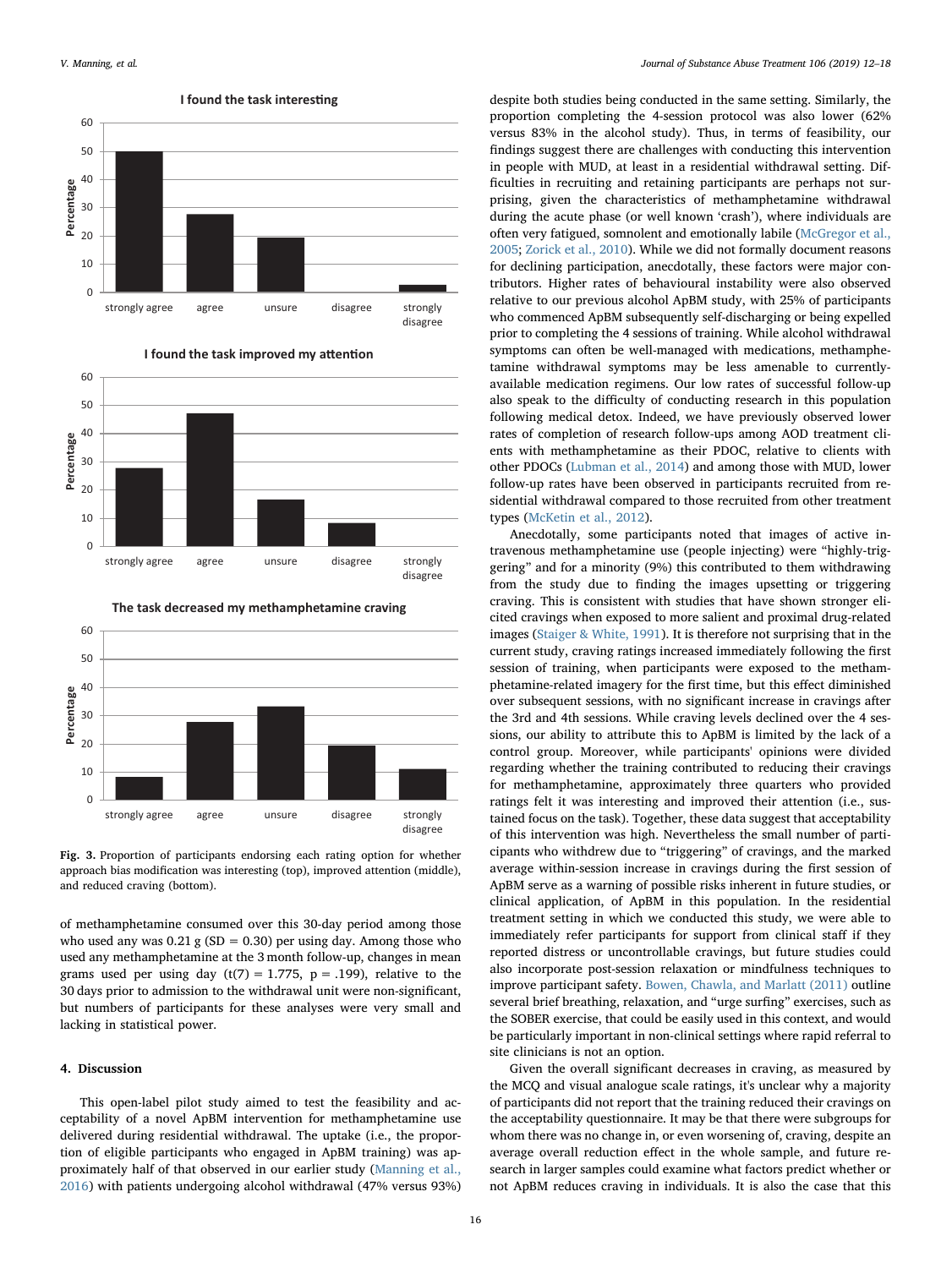acceptability question was open to interpretation, and some participants may have considered overall changes in craving across all 4 sessions when answering it, while others may have considered acute within-session increases in craving instead.

This was a single-group, open-label trial, not designed to rigorously test efficacy. Nevertheless, we believe the observed rates of abstinence at follow-ups are encouraging and suggest that further research testing the efficacy of ApBM for MUD is worth pursuing. The 3-month abstinence rate compares favourably (more than twice as high) with the abstinence rate of 18% reported by detoxification participants at the 3 month follow-up in the MATES treatment outcome study [\(McKetin](#page-6-4) [et al., 2012\)](#page-6-4). However, it is important to acknowledge that the observed abstinence rates among those who completed follow-ups may overestimate the true rate of abstinence in the whole sample, since there was a high rate of loss to follow-up, and those lost to follow-up may be more likely to have used methamphetamine. Nevertheless, even taking an extremely conservative assumption that everyone who was lost to follow-up had relapsed, the past-month abstinence rate at the 3-month follow-up (36% of the 39 whose follow-up was pursued, or 30% of the total sample of 47 participants who commenced training) would still be higher than the corresponding rate observed in the MATES study.

Additional study limitations are the small sample size and lack of objective verification of self-reported methamphetamine use. Moreover, screening for some exclusion criteria (e.g. intellectual disability, brain injury) was conducted by site clinicians based on patients' clinical admission notes (patient history) and their clinical impression of patients', rather than standard diagnostic measures. These clinical notes may not have completely detailed information relevant to all eligibility criteria and it is thus possible that we included participants who did not meet all eligibility criteria. We did not measure approach bias in this feasibility study and therefore cannot demonstrate that ApBM reduced any such bias, nor that it existed prior to training. However since approach bias to drug cues has been demonstrated in people with problematic alcohol, nicotine, cannabis and heroin use ([Zhang et al., 2018](#page-6-32)), it is highly likely to have been present in the current sample. Nonetheless it will be important to measure approach bias in a randomised clinical trial to better understand the mechanisms of ApBM's efficacy in this population if it is shown to be effective. Moreover, participants had a wide range of MoCA scores, with half of scores within the range indicative of cognitive impairment. As this was a small, uncontrolled feasibility study, we could not analyse whether this factor altered outcomes or interacted with effects of ApBM. This will be important for future studies to examine, since cognitive impairment is common in this population and it remains unclear whether this limits patients' ability to engage with and benefit from ApBM.

#### 4.1. Conclusion

While the feasibility of ApBM for MUD during acute withdrawal appeared limited, our findings regarding acceptability and effectiveness suggest that further research into this approach is nonetheless warranted. This could include testing feasibility and conducting clinical trials in settings where clients may be more clinically stable, such as residential rehabilitation, where they may be more likely to engage in and complete ApBM. It could also include further research to identify which patients are best suited to and best able to tolerate ApBM during acute withdrawal. Future clinical studies designed to test efficacy should further consider the selection of stimuli used for training. Specifically, consumer input and co-design of future ApBM interventions can ensure the images represent participants' drug use (i.e., crystal or powder methamphetamine) or their route of drug administration (i.e., smoking, injecting or snorting), ensuring better selection of appropriate, relevant and safe (i.e., not too triggering) images and optimal non-drug related approach stimuli. Ideally, future ApBM training will offer individualised image sets tailored to the specific forms of methamphetamine and paraphernalia used by individual patients, in

addition to tailored, personalised non-drug 'approach' images in order to maximise engagement and efficacy.

# Ethics approval and consent to participate

Ethical approval was obtained from the Eastern Health Human Research Ethics Committee (EHHREC; Reference E03-2017) and St Vincent's Hospital Melbourne Human Research Ethics Committee (207/ 17).

## Consent for publication

Not applicable.

#### Availability of data and materials

Data collected from individual participants will not be made publicly available, due to conditions of ethical approval regarding confidentiality. Data may only be made available to researchers for additional analyses subject to further ethical approval. Those interested in further analyses of data produced may contact the corresponding author.

# Funding

This work was supported by the Eastern Health Foundation (grant number EHFRG2017\_060).

# Author's contributions

VM, DIL, AV, and JBBG conceived of the study and secured funding, and developed the protocol with input from PKS and JAGL. VM and JBBG supervised the research team that conducted recruitment and data collection, and were involved in writing and editing the final version of this manuscript. KM recruited participants, collected and analysed data, wrote the first draft of this manuscript, and assisted with further editing of later drafts. JBBG and SCC were also involved in participant recruitment, data collection and analysis and contributed to writing and editing this manuscript. HP recruited participants, collected data and assisted with editing the manuscript. All authors reviewed and edited the manuscript, and approve this final version.

#### Competing interests

DIL has provided consultancy advice to Lundbeck and Indivior, and has received travel support and speaker honoraria from Astra Zeneca, Janssen, Indivior, Lundbeck, Shire and Servier. However, these organisations have no role in the present study, and do not conceivably stand to gain or lose from the publication of this manuscript. No other authors have any competing interests to declare.

#### Acknowledgements

We thank Professor Robert Malcolm from the Medical University of South Carolina for providing many of the methamphetamine-related images that we used in the ApBM training task. We thank the medical and nursing staff and support workers at Wellington House, DePaul House and Windana Drug and Alcohol Recovery for their assistance with recruitment of patients at these sites. This includes Ms. Lee-Ann Matthew, Dr. Martyn Lloyd-Jones, Dr. Yvonne Bonomo, Oonagh McNamara, Angela Fazio, Jennifer Kelly and Ms. Molly O'Reilly at Windana. We also acknowledge the roles of Ingrid Zhang, Patrick Haylock, Alexandra Turnbull, Kristina Vujcic, Thomas Tolliday, and Nyssa Ferguson in recruitment, ApBM training and data collection. We also thank Dr. Cathy Martin for assisting with the analysis of craving ratings.